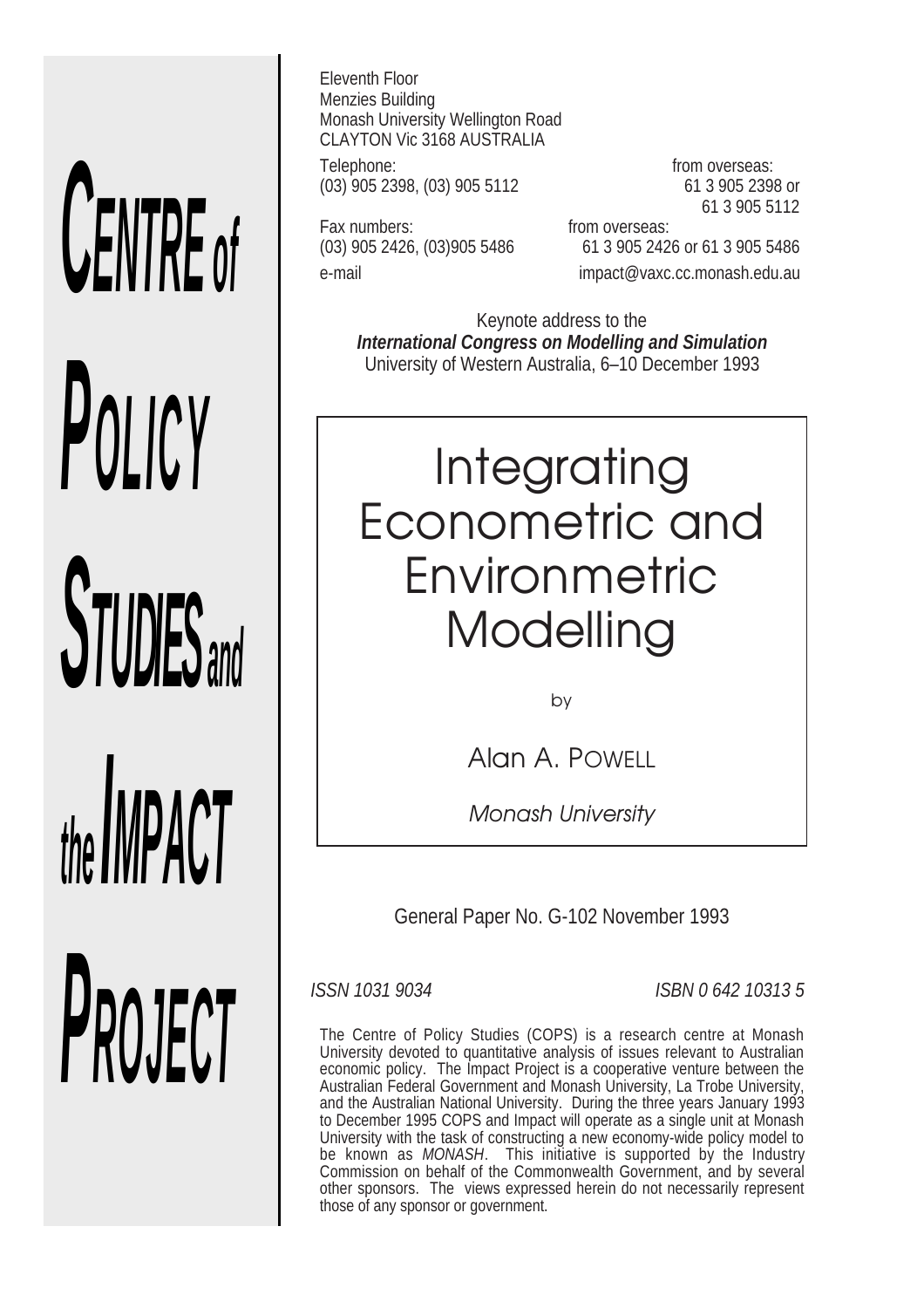#### *ABSTRACT*

This paper is organized around brief accounts of two modelling initiatives, one with an Australian and the other with a global focus, which have contributed to the policy debate about greenhouse gas abatement. The Australian study involved the combined use of an energy technology programming model, MENSA/MARKAL, with an applied general equilibrium model of the Australian economy, ORANI-F. This interfaced suite of models was used to inform the Australian government's consultations on environmentally sustainable development. The second study involves the *Global 2100* model, which also uses a mathematical programming model of energy technology, but couples it to a macro, rather than an applied general equilibrium model. The latter study is one of several, each based on a different model, used as an input to OECD deliberations on greenhouse.

After giving brief accounts of the interfaces between the environmetric and economic component modules of ORANI-F\MENSA/MARKAL and of *Global 2100* and a synopsis of what insights into global warming have come out of these models, I set out my ideas about how better interfaces between econometric and environmetric models can be achieved. These suggestions relate more to the 'culture' of modelling than to technicalities. It seems that the technical (often model-specific) problems encountered at the interfaces will be more tractable if everyone involved adopts the same computer modelling language and standards of documentation. Modellers from both sides will have to discipline themselves to keep their component models down to a size that allows the interfaced system to be solved using computer resources that are routinely available.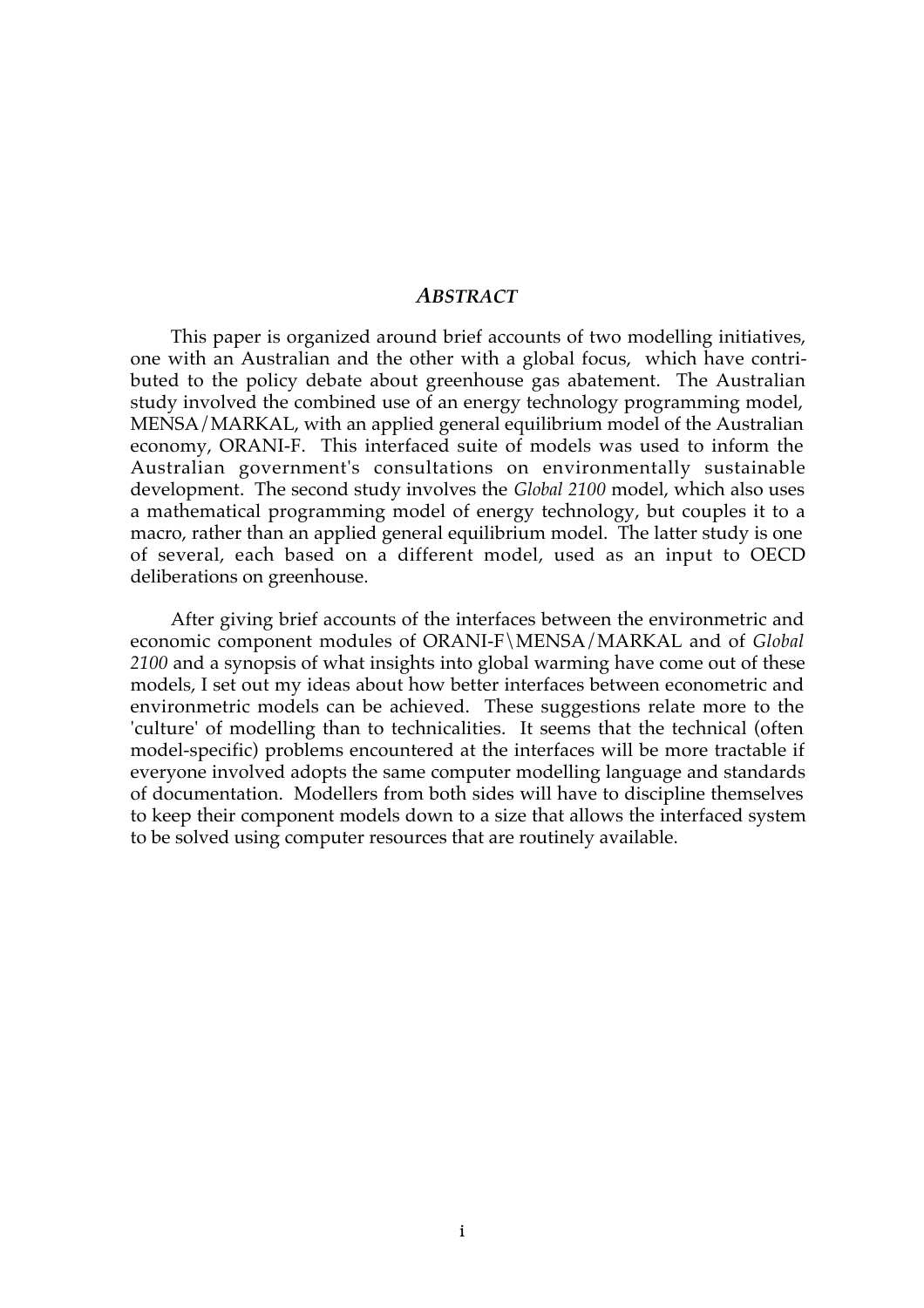## *CONTENTS*

|                 | ABSTRACT                                                                                  | $\iota$             |
|-----------------|-------------------------------------------------------------------------------------------|---------------------|
| $\mathcal{I}$ . | <i><b>INTRODUCTION</b></i>                                                                | $\mathbf{1}$        |
| 2.              | <b>WHAT ECONOMETRIC MODELS OFFER</b>                                                      |                     |
| 3.              | EXAMPLES OF INTERFACES BETWEEN ENVIRONMETRIC<br>AND ECONOMETRIC MODELS                    | 3                   |
|                 | An Australian model of $CO2$ abatement<br>3.1<br>A global model of $CO2$ abatement<br>3.2 | 3<br>5              |
| 4.              | SYNOPSES OF THE RESULTS OF AN AUSTRALIAN<br>AND A GLOBAL CO2 ABATEMENT STUDY              | 6                   |
|                 | The Australian study<br>4.1<br>Manne's global study<br>4.2                                | 6<br>$\overline{7}$ |
| 5.              | <b>SCOPE FOR BETTER INTEGRATED MODELS</b>                                                 | 8                   |
| 6.              | <b>CONCLUDING REMARKS</b>                                                                 | 10                  |
|                 | <b>REFERENCES</b>                                                                         | 11                  |

### *FIGURES*

| <i>Figure</i> 1 | Flow chart for the interface of ORANI-F with MENSA/<br><i>MARKAL.</i>                                                                                         | 4 |
|-----------------|---------------------------------------------------------------------------------------------------------------------------------------------------------------|---|
| <i>Figure</i> 2 | Flow chart for the interfaces of the energy technology<br>assessment (ETA) modules with the economic modules<br>(MACRO) within regions of Manne's Global 2100 |   |
|                 | model                                                                                                                                                         | 5 |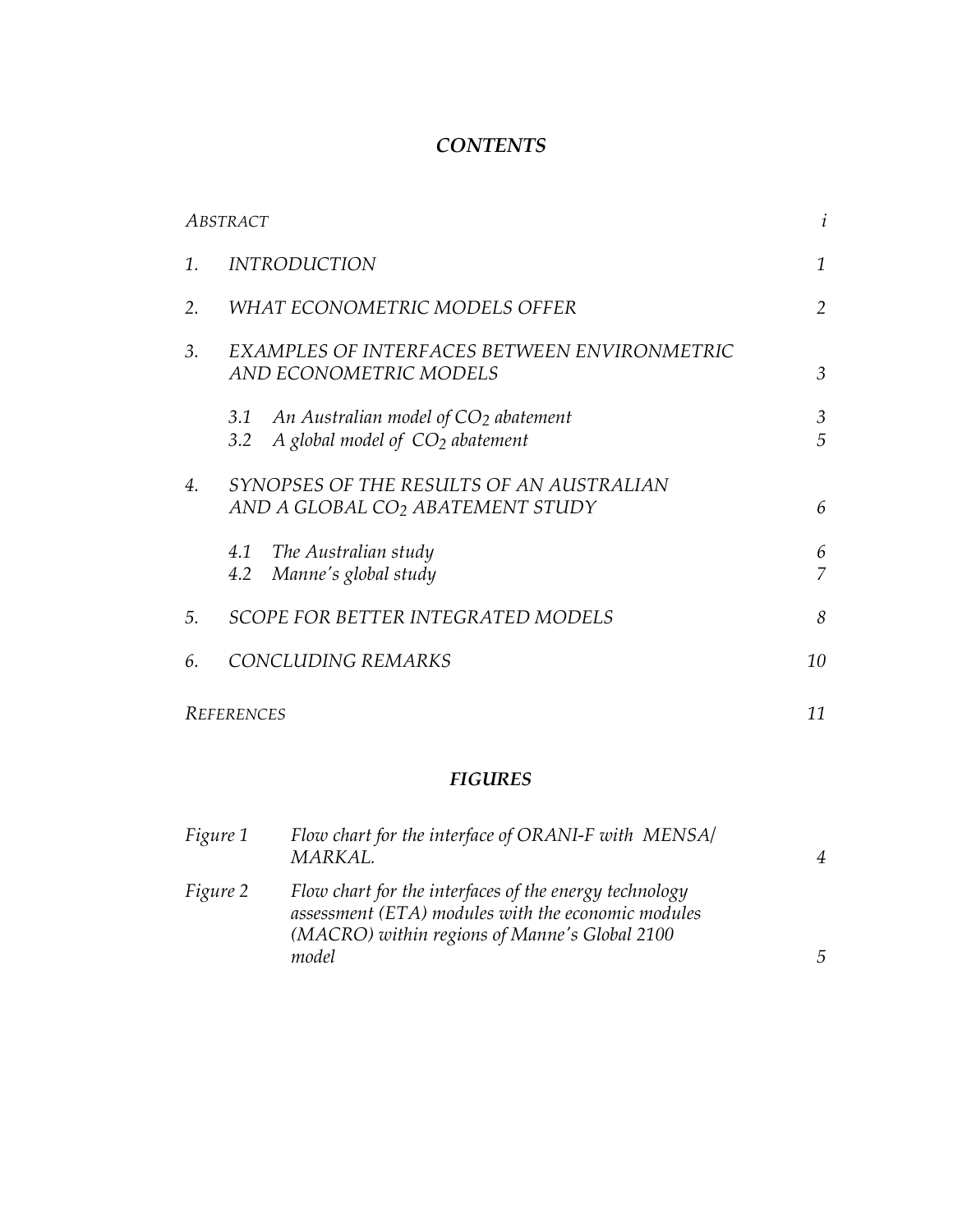# **INTEGRATING ECONOMETRIC AND ENVIRONMETRIC MODELLING**

Alan A. Powell

Monash University

#### **1. INTRODUCTION**

In this paper 'econometric' will be used in its generic sense, thus embracing *all* quantitative approaches to economic argument (rather than just those that contain a statistical inferential element). A similarly catholic interpretation will be used for 'environmetric'.

The discussion below is organized around brief accounts of two modelling initiatives, one with an Australian and the other with a global focus, which have contributed to the policy debate about greenhouse gas abatement. Whilst the focus is thus quite specific, the studies are, I think, representative of what is currently afoot in attempts to put together insights from environmental science and from economics.

The paper is organized as follows. Section 2 contains preliminary remarks about what economics has to offer to environmental analysis. As seems well known, economists so far have been better at working out the costs, rather than the benefits, of environmental programs. Attention is drawn to recent progress on the economic measurement of benefits.

Section 3 contains brief accounts of the interfaces between the environmetric and economic component modules of an Australian model used to inform debate during the Australian government's consultations on environmentally sustainable development, and of the *Global 2100* model. The latter is one of several models used by the OECD to examine the impact on the world economy of cutting  $CO<sub>2</sub>$  emissions.

Section 4 contains highlights from the findings of the studies made with the two models. Because some of the insights are difficult to obtain without formal economic logic, they may at first seem surprising to environmental scientists without a background in economics.

Section 5 contains my ideas about how better interfaces between econometric and environmetric models can be achieved. These suggestions relate more to the 'culture' of modelling than to technicalities.

Concluding remarks are offered in Section 6.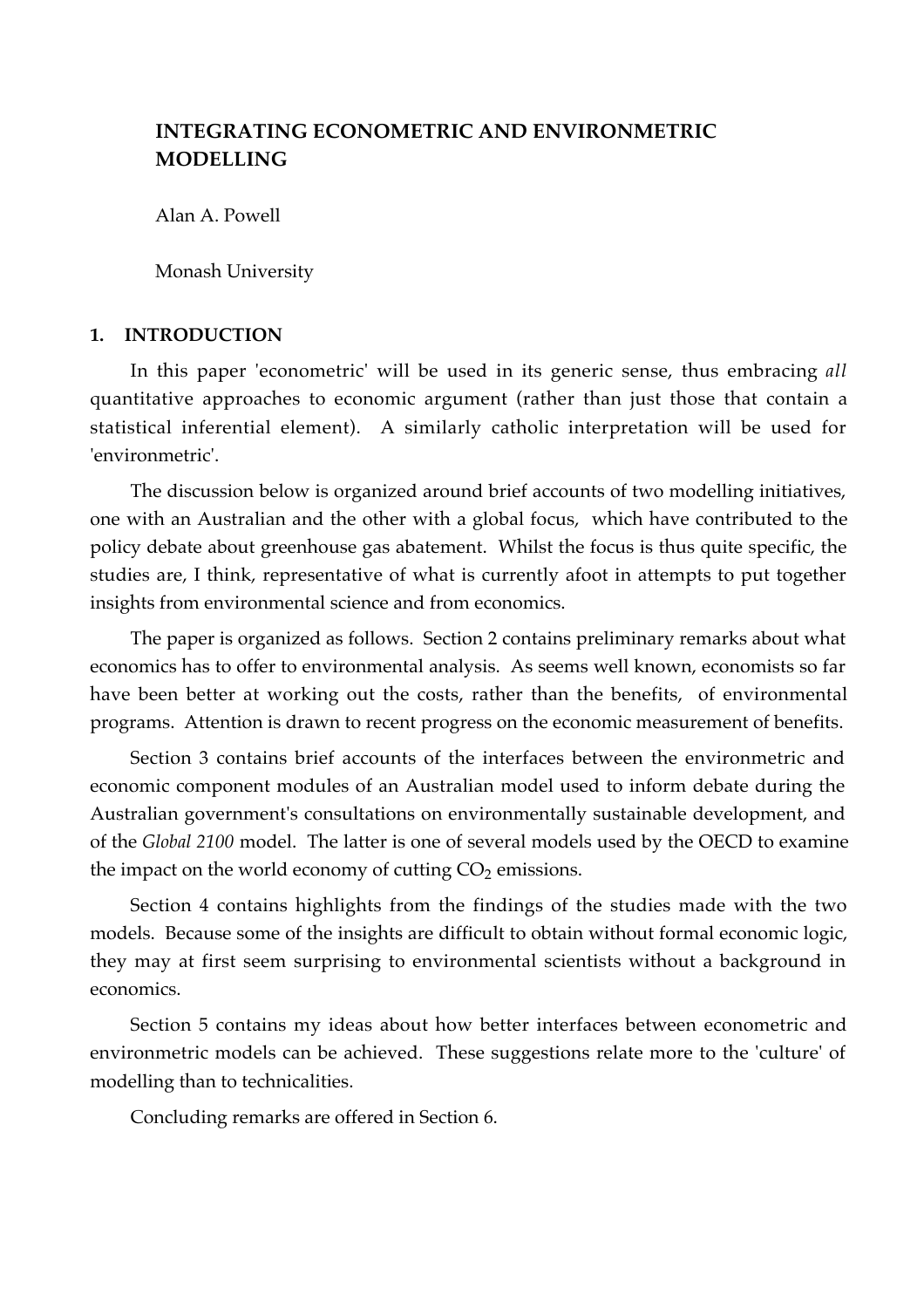#### **2. WHAT ECONOMETRIC MODELS OFFER**

Most environmental applications to date of econometric models have concentrated on the *costs* of achieving given environmental targets. Examples include Jorgenson and Wilcoxen's assessment [11] of the impact of environmental protection legislation upon US economic growth in the 'seventies and 'eighties, the estimation [2] by Adams, Dixon and Parmenter of the probable effects through 2002 on the Australian economy of reducing  $CO<sub>2</sub>$ emissions so as to meet Australia's commitments to the Toronto targets, and the recent OECD-sponsored comparative study [17] of the global economic impacts of  $CO<sub>2</sub>$  abatement.

The last-mentioned compares simulations from six multiregional global models: this succeeds in pinpointing many areas where uncertainty about model parameters has major impact on the results. One such key parameter is the likely future rate of autonomous improvement in the efficiency of energy use: "a difference of 0.5 per cent per annum ... can lead to an outcome [i.e.,  $CO_2$  emissions] in 2100 which is as much as 20 billion tons different (corresponding to over three times the emission level in 1990)" (Dean and Hoeller in [6], p. 13). Other parameters critically affecting the results are those characterizing the degree of substitutability among commodities (especially raw energy forms) in production and consumption.

Economic studies attempting to quantify the *benefits* of environmental policies have been much rarer than those dealing with costs. I don't think the reason has anything to do with the prejudices of economists as a group. The plain truth is that the benefits are more difficult to characterize economically than the costs. From this it does not follow that they are less significant, nor deemed to be so, by economists! While an appropriate methodology for the measurement of benefits remains a controversial matter (see, for example, the recent volume on the contingent valuation method [9]), some progress does seem imminent — Bergman's *environmentally adjusted net national product (ENP)* [3] is particularly promising because it is easily related to well understood and accepted modes of economic analysis. Briefly, the method consists of defining an environmental quality index that enters directly into calculations of economic welfare. Although estimation of the parameters of this index inevitably is far from clear cut, Bergman did succeed in calibrating his index (at least in an exploratory way) to Swedish data. The trick was to assume that existing taxes on pollutants gave useable guidance about the public's willingness to pay for environmental quality — presumably, if the taxes had exceeded this willingness, the Swedes would have changed their government at the first opportunity!

The key feature of the studies [2], [3] and [11] cited above, as well as much of the work reported in [17] — and indeed the bulk of quantitative economic work on the environment — is the visualization of the economy as a *system.* Thus unlike the Club of Rome's first consciousness-raising study of the *Limits to Growth* [15], most economic modellers have attempted to capture the homeostatic mechanisms at work in the economies they studied. Such mechanisms usually involve increasing relative prices as signals of accelerating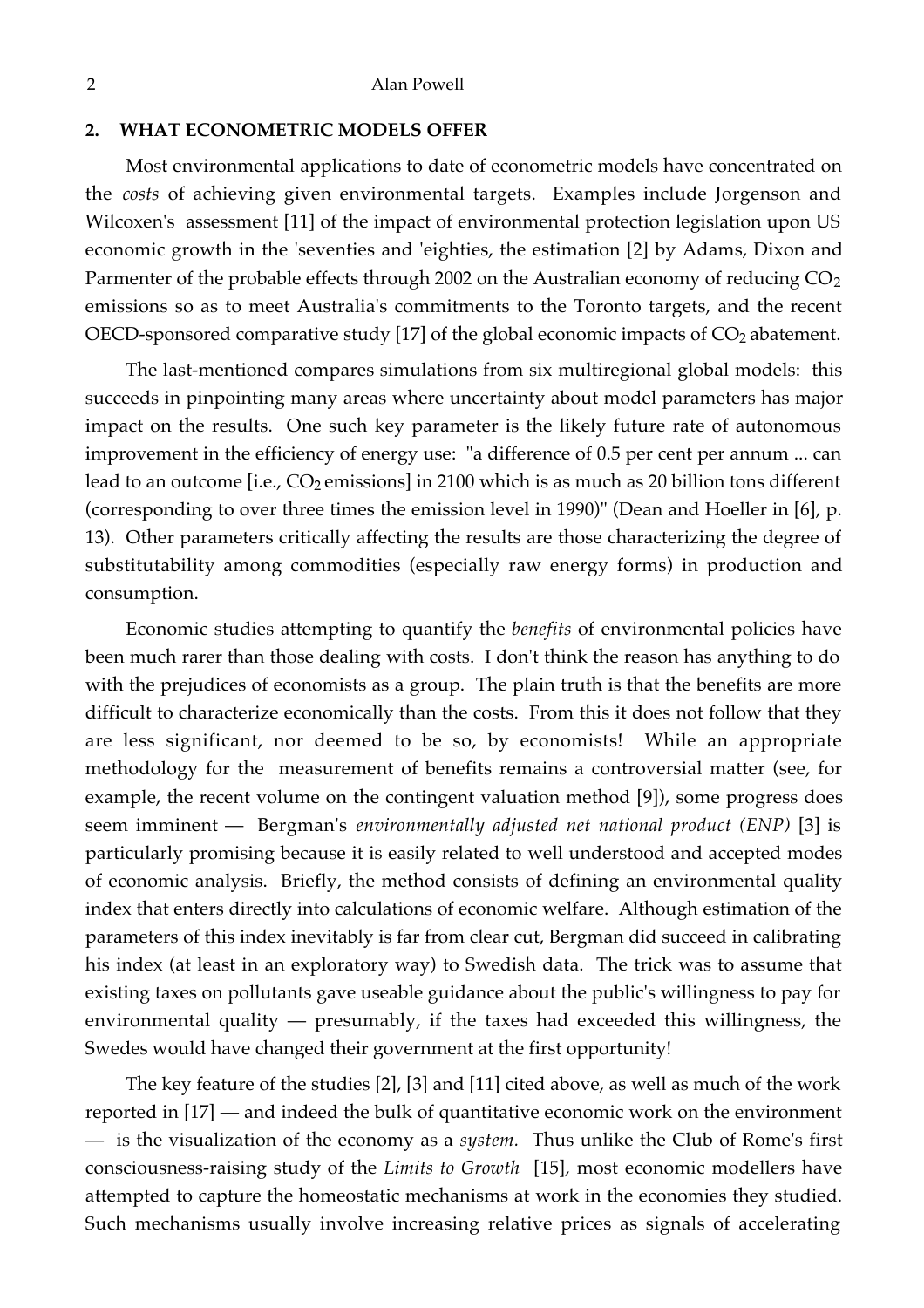scarcity, with consequent feedbacks upon the rate at which the scarce entity is utilized, together with the increasing use, where available, of substitutes. This is why empirical estimation of substitution elasticities is so important for the quantitative results produced by economic models.

This use of a systems approach *by economists*, however, does tend to be restricted to the *economy*. To do environmental problems justice we need a similar way of viewing the *bio-*, *geo-* and *atmospheres* (or more properly, the global environmental system) and the *polity* (the national and international political/social systems). And in an ideal world, we would know how to integrate all of them into a single system. But for reasons touched upon below in Section 5, such holism is likely to remain a dream in the foreseeable future.

# **3. EXAMPLES OF INTERFACES BETWEEN ENVIRONMETRIC AND ECONOMETRIC MODELS**

Most economists are aware of environmetric modelling *at the macro level*, but scarcely at all at the micro level. The form in which they expect to receive inputs from environmentally focussed disciplines is as a set of schedules (or better, models) detailing how economic activity (production, investment, consumption) affects the environment. Different technologies will produce different pollutants in different intensities. Under the assumption (made by virtually all economists) that producers seek to minimize costs, any given pollution abatement target will imply a choice of technology.

#### 3.1 An Australian model of CO<sub>2</sub> abatement

The process of interfacing an energy model with environmental content with a largescale model of a national economy (Australia) is illustrated in Figure 1. The MENSA/MARKAL model has been described by Adams, Dixon and Jones [1] in the following terms:

'MENSA is a model of Australia's production and use of energy. It was originally developed as a variant of MARKAL which is a general, non-country-specific framework. MARKAL was built under the sponsorship of the International Energy Agency and was first used in Australia in the early 1980s (see Musgrove *et al.* [16]). In later Australian work, MARKAL was extended by the addition of a regional dimension (Stocks and Musgrove [21]). The resulting ... model is presently maintained by Intelligent Energy Systems in Sydney. The Australian Bureau of Agricultural and Resource Economics (ABARE) also runs [it].'

MENSA/MARKAL is a large dynamic linear programming model which chooses technologies and activities in a detailed representation of the energy sector so as to minimize 'system cost'. ORANI-F (Horridge *et al.* [10]) is the forecasting version of ORANI (Dixon *et al.* [7]) which is a large multisectoral model of the Australian economy consisting of many thousands of non-linear equations. ORANI is frequently used for policy analysis (Powell and Snape [19]).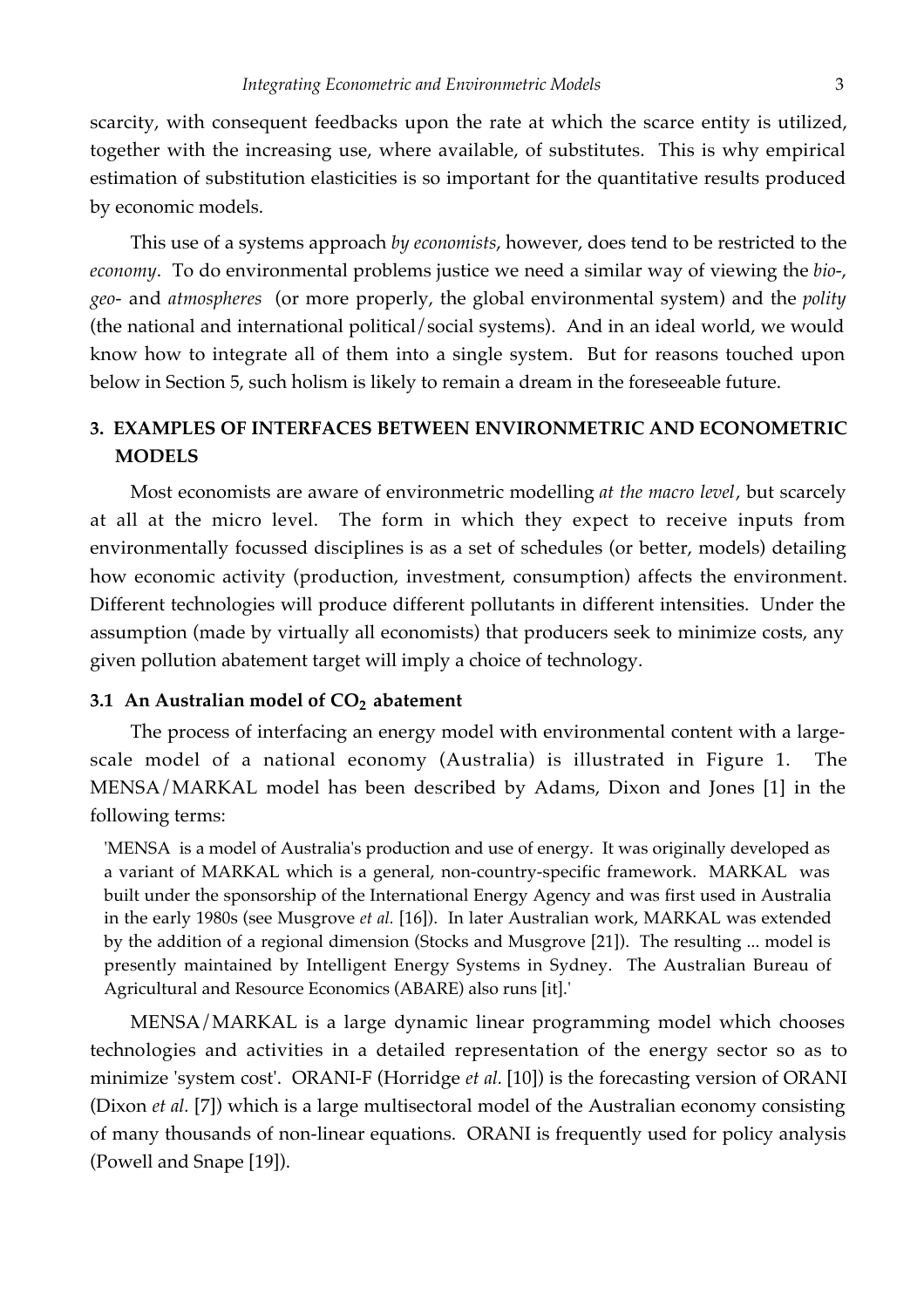

Figure 1 Flow chart for the interface of ORANI-F with MENSA/MARKAL. The simplest interface has computation terminating at *F* and *G* after one pass through; in the most comprehensive (fully simultaneous) interface, computation would cycle back to *C* and iterate to solution. Note that MENSA/MARKAL solves for the technologies in the energy sector that will minimize overall costs subject to meeting the Toronto emission standards.

Reference [2] reports the results of a study using ORANI-F\MENSA/MARKAL as part of the Australian government's consultations on environmentally sustainable development. The focus of this study was the abatement of  $CO<sub>2</sub>$  emissions. The exercise commences with the writing of scenarios on the multitude of variables which are exogenous to the Australian economy as modelled by ORANI-F. With very few exceptions,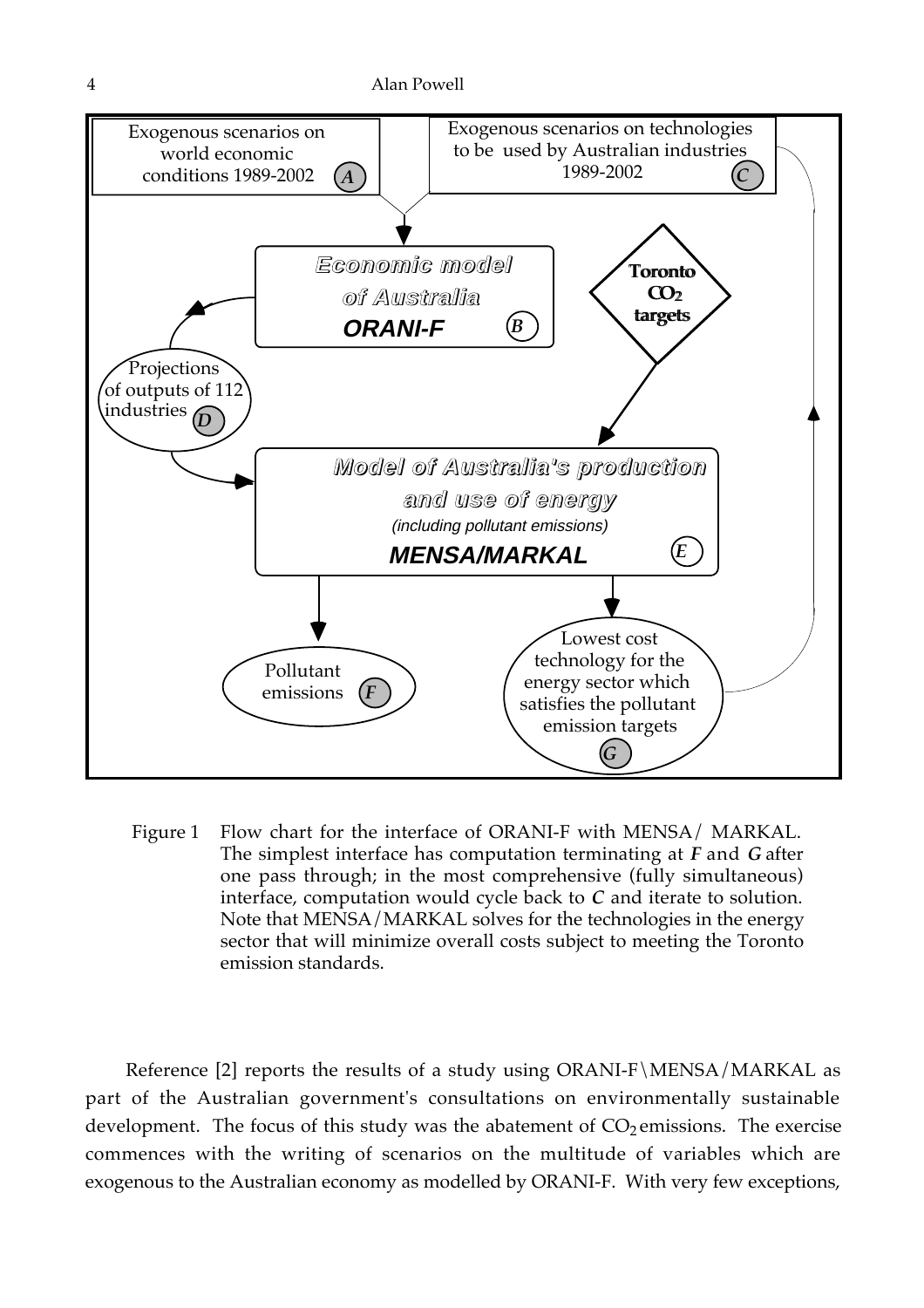Australia is a small enough player on the world scene to allow one to ignore feedbacks from the local economy onto these scenarios. ORANI-F then produces a fairly detailed picture of outputs by industries.

In the next step these output levels are fed to the MENSA/MARKAL model, together with  $CO<sub>2</sub>$  emission limits based on the Toronto targets. MENSA/MARKAL then searches for the least-overall-cost set of technologies, and activity levels at which to operate them, which deliver n the outputs previously determined by ORANI-F, whilst staying within the Toronto limits.

At this stage, an inconsistency has arisen. The original technological scenarios on which the ORANI-F industry output projections were based will differ from those identified by MENSA/ MARKAL (see panels *G* and *C* of Figure 1). ORANI-F can be resolved under the new technological scenarios, yielding a new set of industry projections; and so on, until a full simultaneous solution of the interfaced system is found.

#### 3.2 A global model of CO<sub>2</sub> abatement

Manne's study [13] uses a similar set-up within each of five linked regional models one each for the USA, the other OECD (OOECD) countries, the former USSR, China and the rest of the world (ROW). The model (built by Manne and Richels [12]) is geopolitically comprehensive — a must for global analysis of environmental issues. Its environmetric components are generically known as ETA, Energy Technology Assessment models, while its econometric models go under the generic label of MACRO. Figure 2 depicts one of the five ETA\MACRO interfaces.



Figure 2 Flow chart for the interfaces of the energy technology assessment (ETA) modules with the economic modules (MACRO) within regions of Manne's *Global 2100* model (after Manne [13]).

 The MACRO models are *much* less detailed than ORANI-F. Thus relative to the Australian study, Manne's global study may miss changes in the energy (and pollutant)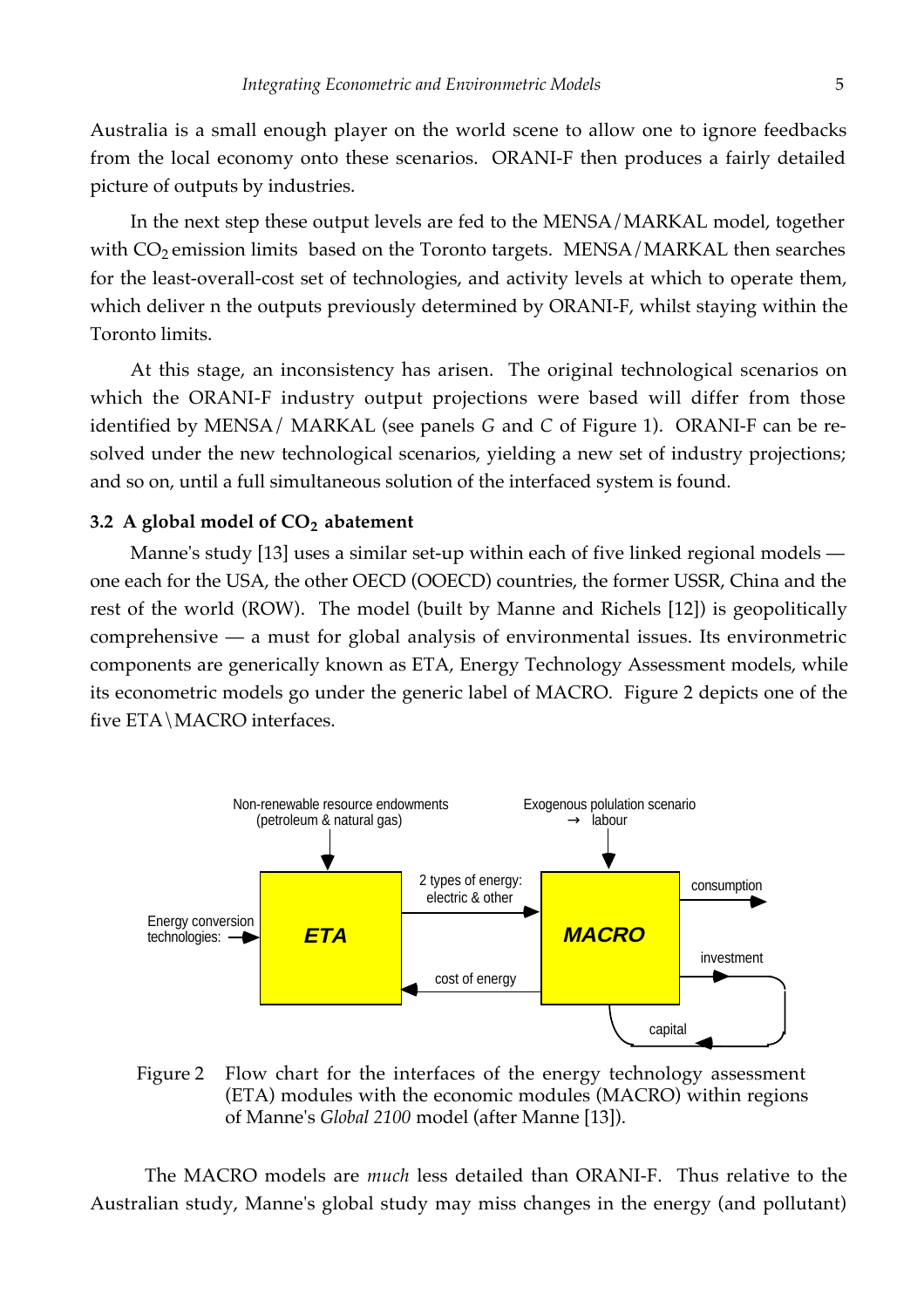intensity of GDP that are brought about by *compositional* changes in the economy (say favouring energy-efficient industries under the imposition of a carbon tax). This, of course, could be fixed *ex post* by changing the values of certain macro coefficients within *Global 2100* (the name of the complete model obtained by linking the five ETA\MACRO regional models) to reflect the changed composition of GDP. But for guidance on this issue, separate recourse to more detailed national models would be necessary. Nevertheless, the (relatively) compact size of *Global 2100* does have advantages, as will be seen below.

In practice, in the Australian study [2], the iterative procedure depicted in Figure 1 was terminated after one recycling from *G* to *C*. The reasons for this curtailment tell us something about the practicality of building interfaces between large models, especially ones with disparate parentage. On the other hand, in Manne's study [13], the full simultaneous interface was implemented. Before further discussing the interfacing issue, a brief survey of the simulation results from the two studies is given in Section 4.

# **4. SYNOPSES OF THE RESULTS OF AN AUSTRALIAN AND A GLOBAL CO2 ABATEMENT STUDY**

#### **4.1 The Australian study**

Not surprisingly, the impact of  $CO<sub>2</sub>$  abatement policies is felt most directly in the energy sector. Achievement of the targets, according to MENSA/MARKAL, results in significant increases in the costs of electricity generation as natural gas is substituted for coal. According to ORANI-F, this results in reduced real GDP and wages. Because existing coal-burning equipment must be scrapped early, and because the cleaner replacement technologies are more expensive, additional capital needed in the electricity generating sector leads to increased levels of investment which crowd out consumption.

The implications for the coal industry depend on what is happening in the rest of the world. If world demand for coal stays strong (which suggests that globally the Toronto targets are *not* being met), then the coal that would have been used by Australian industries (especially by producers of electricity) is simply exported — along with its pollution potential. If reduced overseas demand prevents such exportation, then the local coal mining industry contracts substantially.

The issues canvassed in the preceding paragraph raise the prospect which has seriously worried policy makers in the OECD countries: would a rigorous unilateral enforcement of the Toronto targets by its member countries just lead to the relocation of polluting industries in the Third World? Is it possible, likely even, that global emissions of greenhouse gases would *not* decline? Some of the global studies reported in [17] shed light on these questions.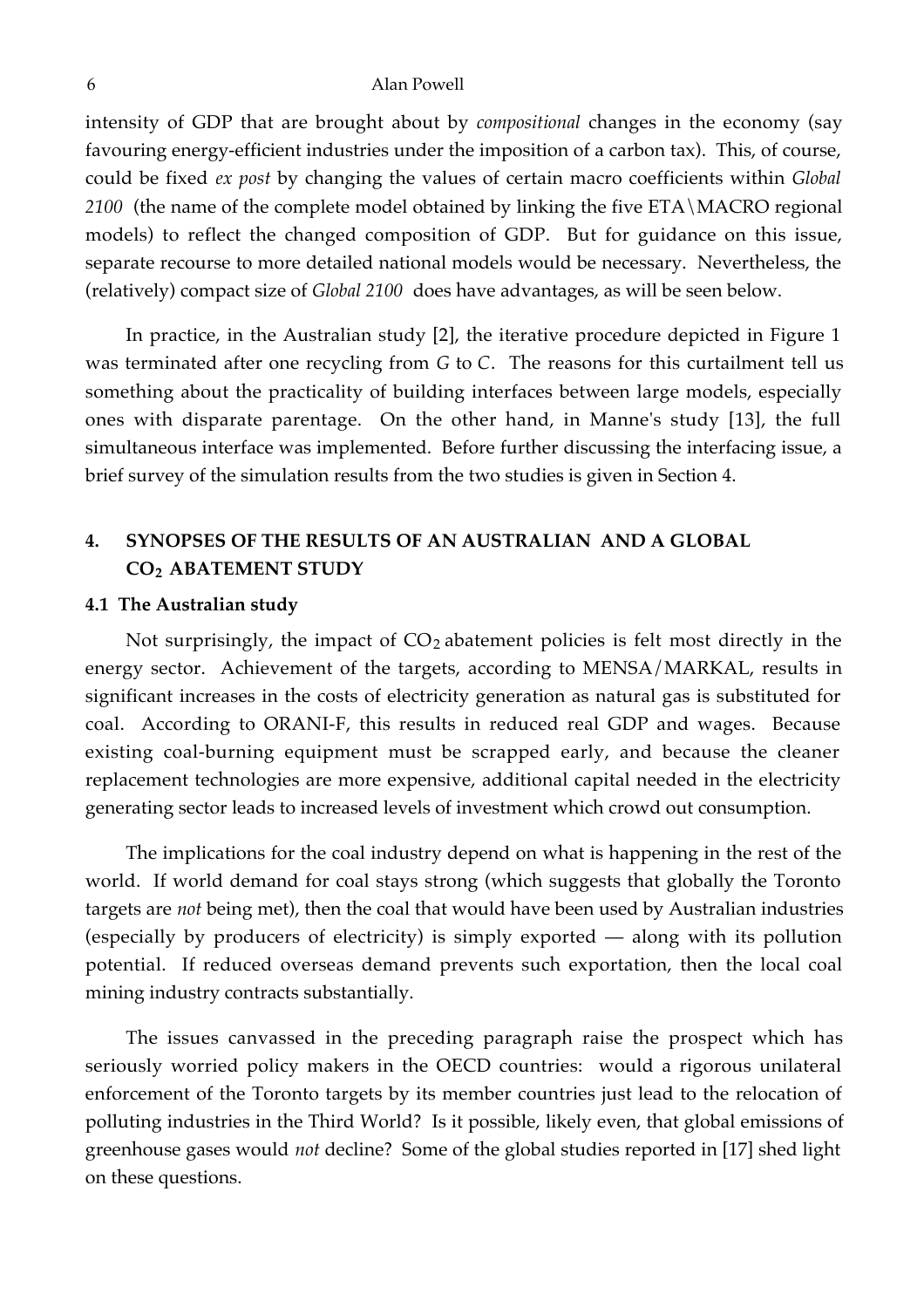#### **4.2 Manne's global study**

Growth of population and of the economies of less developed regions features prominently in the simulations reported in the OECD comparative models study [17]; Manne's study is no exception. The common exogenous population scenario used by all six models entailed a rise in population

'from 5.3 billion in 1990 to 9.5 billion in 2050 and to 10.4 billion by 2100, by which time it is hardly growing at all (World Bank projections); nearly all of the growth is in China and other developing countries ... ' (Dean and Hoeller, [6], p.14).

In the common base-line (business-as-usual) scenario, the rate of growth of real GDP was projected to slow down to 1 per cent per annum by the year 2100 in the OECD, and to fall from 4 to 3 per cent per annum for developing countries. In this scenario, oil prices are projected to rise in real terms by six 1990 US dollars per barrel per decade, reaching 50 (1990) US dollars in 2030, and remaining unchanged after that date. The three  $CO<sub>2</sub>$ abatement scenarios have emissions growing in *all* regions by 1, 2 and 3 percentage points per annum *less* than in the business-as-usual scenario. These abatement scenarios were chosen to standardize the simulations across the six models in the OECD study; they have no policy significance.

The 2 per cent abatement scenario 'would require absolute cuts  $\left[$ in CO<sub>2</sub> emissions, relative to 1990] in the OECD and in the former Soviet Union and allow some continued, albeit very low growth elsewhere' (Dean and Hoeller [6], p.14). In Manne's *Global 2100* simulations, the 2 per cent scenario produces a fall in total carbon emissions from about 6 billion tons in 1990 to about  $4\frac{1}{2}$  billion tons in 2100 ([13], p. 58).

The issue of relocation of polluting activities is addressed head-on in *Global 2100*.

'...it is assumed that carbon emissions are imposed in such a way as to have minimum impact on economic growth. For a market economy, this could be accomplished by auctioning off carbon emission rights.' (Manne [13], p. 59).

Making such rights internationally tradeable allows the abatement targets to be reached at considerably lower cost than could be achieved otherwise. The former USSR has vast reserves of natural gas which it would not be able to exploit under the 2 per cent scenario (since to do so would involve exceeding its allowable emissions). Natural gas is a cheaper energy form than the 'back-stop' technologies that have to be adopted in the OECD countries by the middle of the next century. World demand for energy-intensive products can be satisfied at a lower cost if the OECD is allowed to sell some of its emission quotas to the former USSR. If international trade in emission rights is allowed, the former USSR becomes a substantial purchaser of emission rights, importing the right to emit 0.3 billion tons annually of carbon from each of the US and the OOECD in 2100.

The significance for China and other developing countries of the *Global 2100* simulations is made explicit by Manne in the following quotation: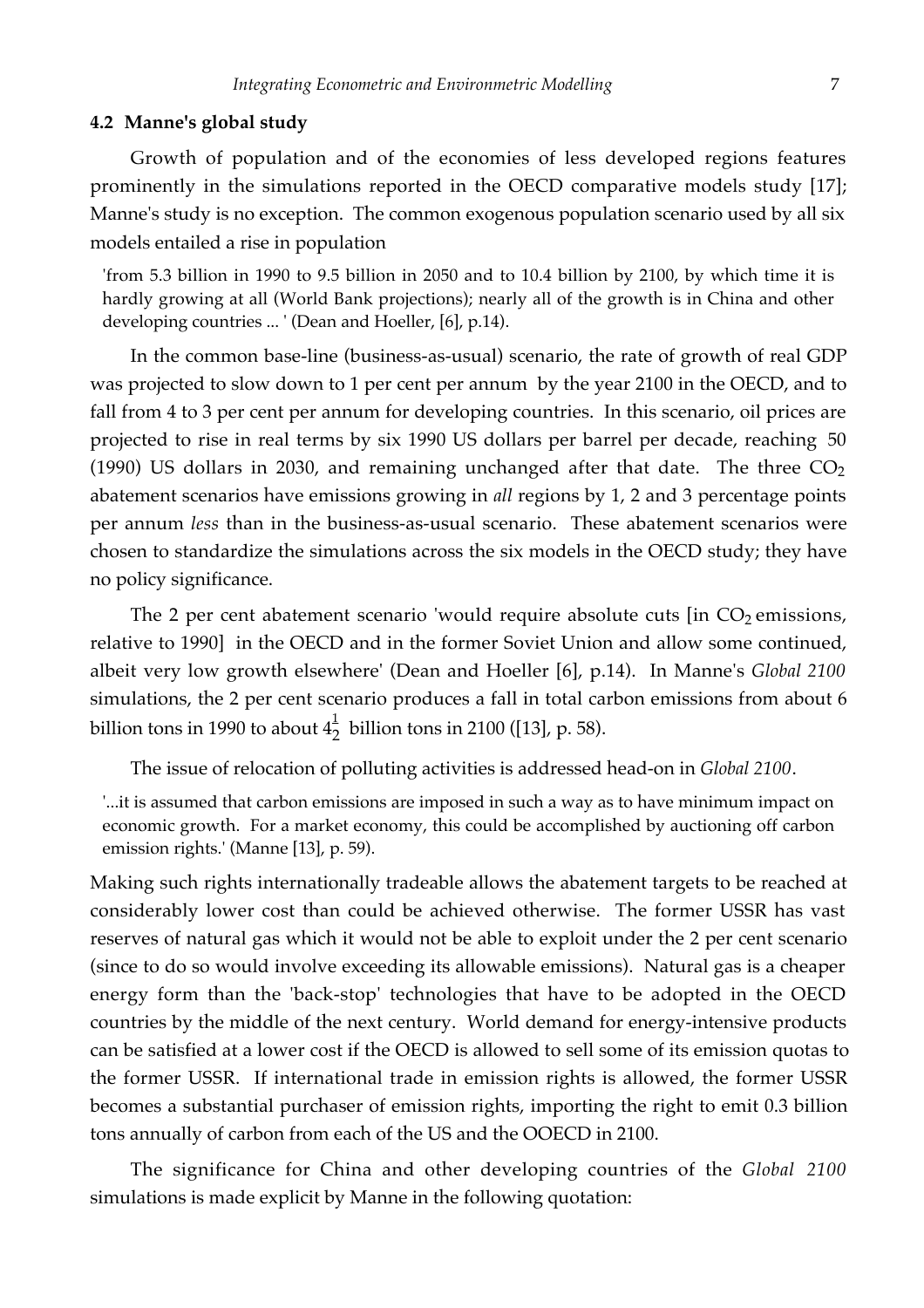#### 8 Alan Powell

'As of 1990, the industrialized countries (USA, OOECD and [former] USSR) generated about 2/3 of the global emissions total. According to *Global 2100*, their emissions continue to grow during the 21st century, but those from China and the ROW will increase at a much more rapid rate. The overall result is that the share of the USA, OOECD and USSR drops to only 30 per cent by the year 2100. Clearly, if there is to be a meaningful global agreement, the currently industrialized countries cannot be the only participants. China and the ROW will also have to bear a portion of the burden.' ([13], p. 57)

What sorts of sacrifices are involved in reducing  $CO<sub>2</sub>$  emissions? Under the 2 per cent abatement scenario, *Global 2100* puts the costs in 2100, as a percentage deviation below base-line GDP, at the following values:

| $\pi$<br>T TO<br>1 Q<br>×.<br>16 O<br>м<br>J.I<br><b>1.</b><br>ັບ<br>- | tormer<br>$\blacksquare$<br>5.6<br>ערכ<br>ັ | $\sim$<br><b>HINA</b><br>∽<br>$\cup\cdot\cup$<br>ີ | <b>ROW</b><br>$\overline{\phantom{a}}$<br>5.6 |
|------------------------------------------------------------------------|---------------------------------------------|----------------------------------------------------|-----------------------------------------------|
|------------------------------------------------------------------------|---------------------------------------------|----------------------------------------------------|-----------------------------------------------|

*Source:* Manne [13], p.61

All of the results quoted above, of course, come with *caveats*. And there are substantial differences between the *Global 2100* results and those obtained with other models. But all things considered, a good measure of agreement seems to be emerging, at least between Manne's work and that encapsulated in the OECD's GREEN model (see Oliveira Martins *et al.* [17] and Manne [14]).

#### **5. SCOPE FOR BETTER INTEGRATED MODELS**

What scope exists for better integration of environmetric and econometric models? And what pay-offs can be expected from better integration?

In the case of the two models discussed above, a serious attempt at integration was made. It was not completely successful, however, in the case of the Australian model. This was in part due to tight deadlines for the completion of the study but also due to more fundamental factors. Both MENSA/MARKAL and ORANI-F are large models, and at least in the case of (the successor to) ORANI-F, still growing. In stand-alone mode their solution requires access to superior hard- and software. Mounting both models on the same computer platform under a single controlling program would put the enterprise at the frontier of computing technology. We will not be seeing such large models integrated as a routine matter, at least for some time to come.

 Compared to ORANI-F, *Global 2100* has a regional dimension to cope with, as well as detailed temporal disaggregation. (The successor to ORANI-F, the MONASH model currently under construction, will have detailed temporal disaggregation.) On the other hand, the dimensionality of the economic models in *Global 2100* is tiny by comparison with ORANI-F. This simplification allows the former model to be solved with a fully simultaneous interface (admittedly, with access to superlative computation resources human and otherwise).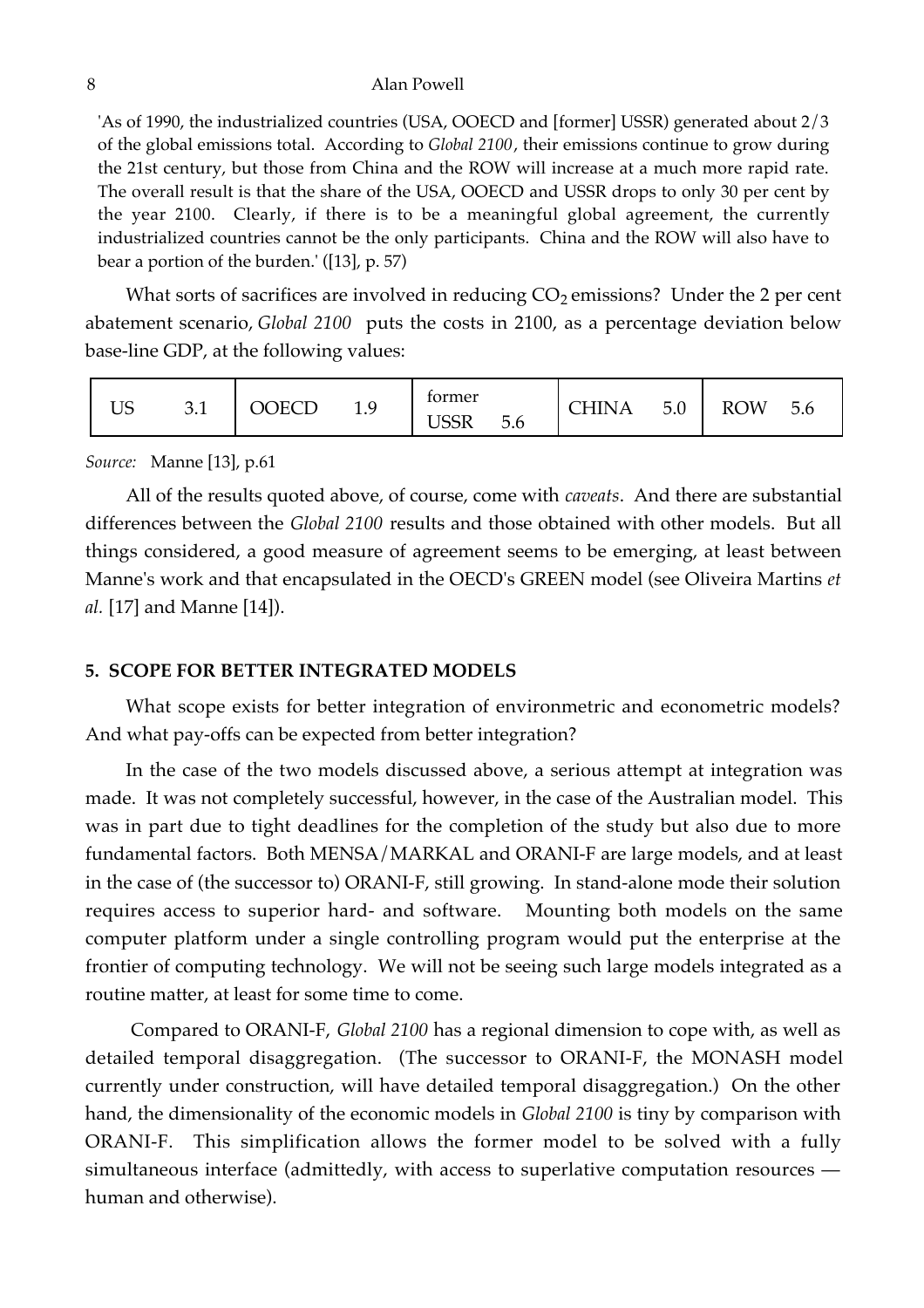Questions of size aside, the existence of strong *discipline-based imperatives* also limits scope for integration. As the availability of hard- and software improves, there is always a backlog of enhancements that the modellers in each camp are just itching to implement. As the horizon of possibilities expands, what we tend to get is bigger and better environmetric and bigger and better econometric models, rather than a better integration of the two.

Communication between disciplines is rarely easy. Chances are that the econometric and environmetric models to be interfaced will involve modellers from different disciplines. If they are to communicate, a *sine qua non* is comprehensive documentation of the models — not only their mathematics and their computer systems, but also plain language descriptions of their principal mechanisms. To this must be added complete documentation of data and parameter files, with their provenance noted.

As formidable as the obstacles mentioned above may be, environmental scientists and economists *will* make the effort where the pay-offs seem substantial to both. Given that the environment now is permanently on the political agenda, many instances are sure to arise in which the incentives to co-operate are strong. If global warming proceeds in the manner predicted by many climatologists, the pressure to develop integrated models will become irresistible. Given the useful insights coming out of models with relatively primitive interfaces, however, one should not become obsessed with the idea of integration for its own sake. On occasions it will suffice to 'man-handle' the interchange of information between the models.

 How can better interfaces be built? Because the larger models are already at the limits of routine computation, prototypes of interfaced models must be developed in exactly the same way that prototypes are developed for *any* large model: all non-essential dimensionality must be shed. In the case of models in the ORANI family the number N of industries is routinely aggregated from over 100 to about a dozen during the exploration of new developments; with solution times approximately proportional to  $N^3$ , this reduction in size makes it possible to turn around developmental runs many times during the course of a day. Similar condensations of environmetric prototypes must be feasible.

After prototype development, the size of operational version of the interfaced model will necessarily increase. Given the difficulties experienced with manipulating and solving very large models, this process of allowing the model to 'fill out' should be circumspect. An extension of Occam's razor will be helpful here. We should be asking ourselves: is the additional complexity really necessary to achieve the purposes of the model? Or would a simpler structure supplemented by sensitivity analysis achieve the same ends?

With dimensionality reduced to manageable proportions, the question remains as to how to implement the interface. There should be no problem in identifying a natural division of 'labour': each of the component models should be used to endogenize the variables with respect to which that model is stronger. In the examples above, the strength of the environmetric models was in technological choice, and in quantifying the pollutant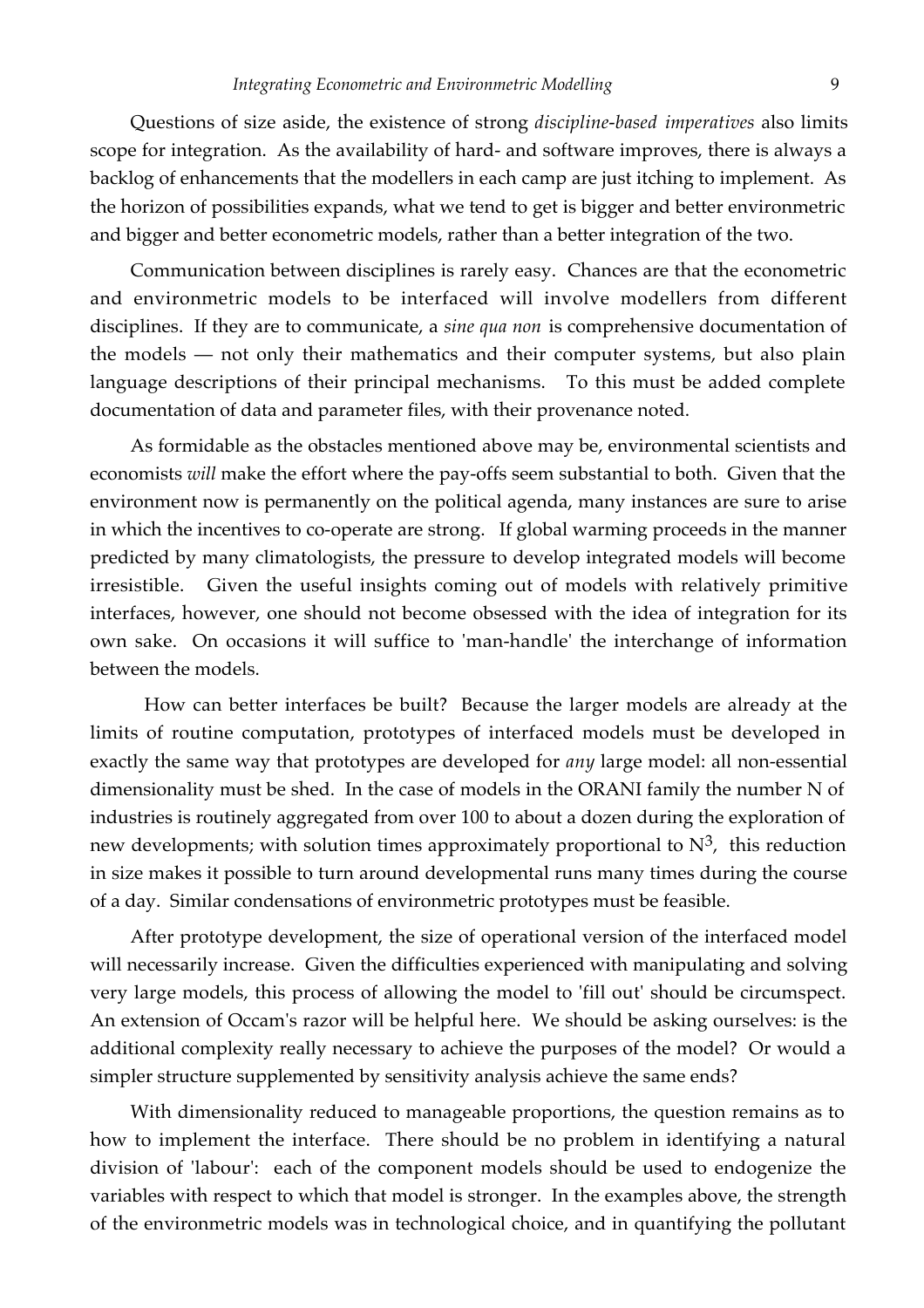emissions flowing from the use of each technology. The strength of the economic models was in assessing how changing cost conditions led to changed production, consumption, international trading patterns, and living standards.

Finally, as has been stressed above, computation is a non-trivial issue. Clearly, the choice of hard- and software would best be made jointly. There exist powerful modelling languages ([4], [5], [8]) commonly used by economic modellers which almost certainly are also suitable vehicles for the implementation of environmetric models. Quite likely there are computer packages familiar to environmental scientists (but not to me) which economic modellers would find useful. Ideally the econometric and the environmetric modules of the combined model would be written in the same computer modelling language and have access to the same battery of solvers (solution algorithms). If the modelling language used is transparent (i.e., close to ordinary algebra), then provided ample comments are retained, the computer implementable version of the model provides definitive documentation and allows easy transfer between professionals and computer installations — at least this has been the experience of the community of economic modellers using the GEMPACK [5], [8] and GAMS [4] modelling languages.

#### **6. CONCLUDING REMARKS**

The perception of a global environmental crisis (greenhouse) arose just as economic modellers had mastered the art of simulating the impacts of diverse shocks on fairly detailed computer representations of economies (the technique is known as computable or applied general equilibrium analysis). The subsequent large research investment by national and international organizations into abatement of greenhouse gases (especially CO2) created the necessity of interfacing models built by scientists, engineers and operations researchers with models built by economists. Results to date are promising. However it seems that the technical (often model-specific) problems encountered at the interfaces will be more tractable if everyone involved adopts the same computer modelling language and standards of documentation. Modellers from both sides will have to discipline themselves to keep their component models down to a size that allows the interfaced system to be solved using computer resources that are routinely available.

#### **Acknowledgments**

I am grateful to Philip D. Adams for help with the description of MENSA/MARKAL and for comments, to Kenneth R. Pearson for comments, and to Joaquim Oliveira Martins for his timely supply of OECD documentation. Errors are exclusively mine.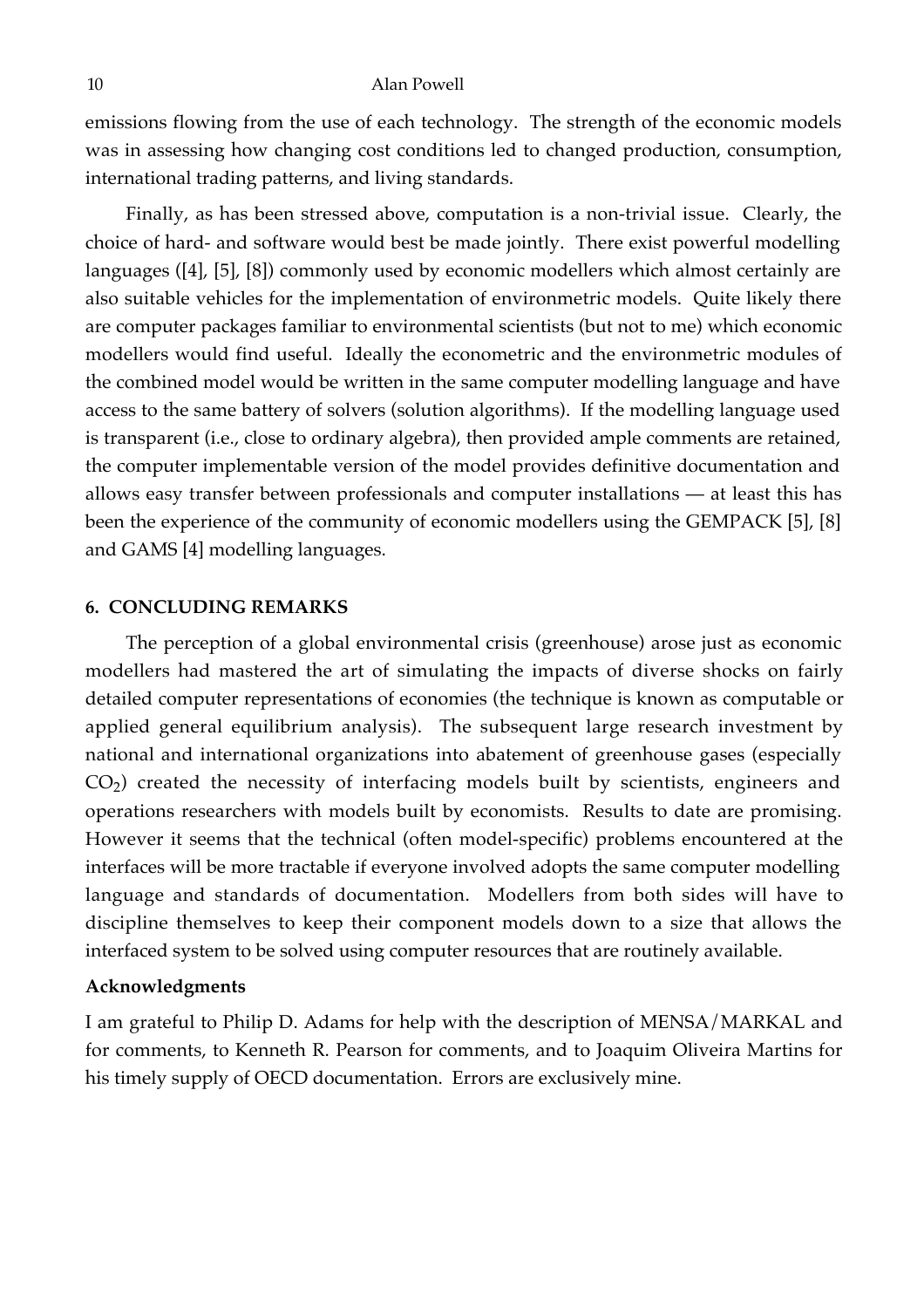#### *REFERENCES*

- [1] Adams, Philip D., Peter B. Dixon and Barry Jones, The MENSA model: an exposition. Centre of Policy Studies, Monash University, Discussion Paper D155, July 1992.
- [2] Adams, Philip D., Peter B. Dixon and Brian R. Parmenter, Prospects for the Australian economy 1989-90 to 2001-02: ORANI-F projections for the ecologically sustainable development working groups. Chapter 6 in Hargreaves, C. (ed.), *Macroeconomic modelling of the long run* pp. 119-157. Edward Elgar, Aldershot (U.K.), 1992.
- [3] Bergman, Lars, General equilibrium costs and benefits of environmental policies: some preliminary results based on Swedish data. Paper presented at the Fondazione ENI Enrico Mattei conference, 'Modelling Environment Economy Linkages', Milan, December 1992; and at the Fourth CGE Modeling Conference, University of Waterloo, Ontario, October 1993.
- [4] Brooke, Anthony, David Kendrick and Alexander Meeraus, *GAMS: a user's guide*, Scientific Press, Redwood City, 1988.
- [5] Codsi, G. and K. R. Pearson GEMPACK: General-purpose software for applied general equilibrium and other economic modellers, *Computer Science in Economics and Management.* 1 189-207, 1988.
- [6] Dean, Andrew and Peter Hoeller, Costs of reducing  $CO<sub>2</sub>$  emissions: evidence from six global models. In OECD [17], pp. 13-36.
- [7] Dixon, P. B., B .R. Parmenter, J. Sutton and D. P. Vincent (1982) *ORANI: a multisectoral model of the Australian economy*. North-Holland, Amsterdam, 1982.
- [8] Harrison, W. Jill and K.R. Pearson An introduction to GEMPACK, Monash University, Clayton, Vic., Australia, Impact Project, GEMPACK document GPD-1, First edn, April 1993.
- [9] Hausman, J. A. (ed.), *Contingent valuation a critical assessment.* North-Holland, Amsterdam, 1993.
- [10] Horridge, J. M., B. R. Parmenter and K. R. Pearson, ORANI-F: a general equilibrium model of the Australian Economy. *Economic and Financial Computing* 3(2) 71-140, 1993.
- [11] Jorgenson, Dale W. and Peter J. Wilcoxen, Environmental regulation and U.S. economic growth. *Rand Journal of Economics* 21(2) 314-340, 1990.
- [12] Manne, A. S. and R. Richels, *Buying greenhouse insurance the economic costs of CO2emission limits.* MIT Press, Cambridge, Massachusetts, 1992.